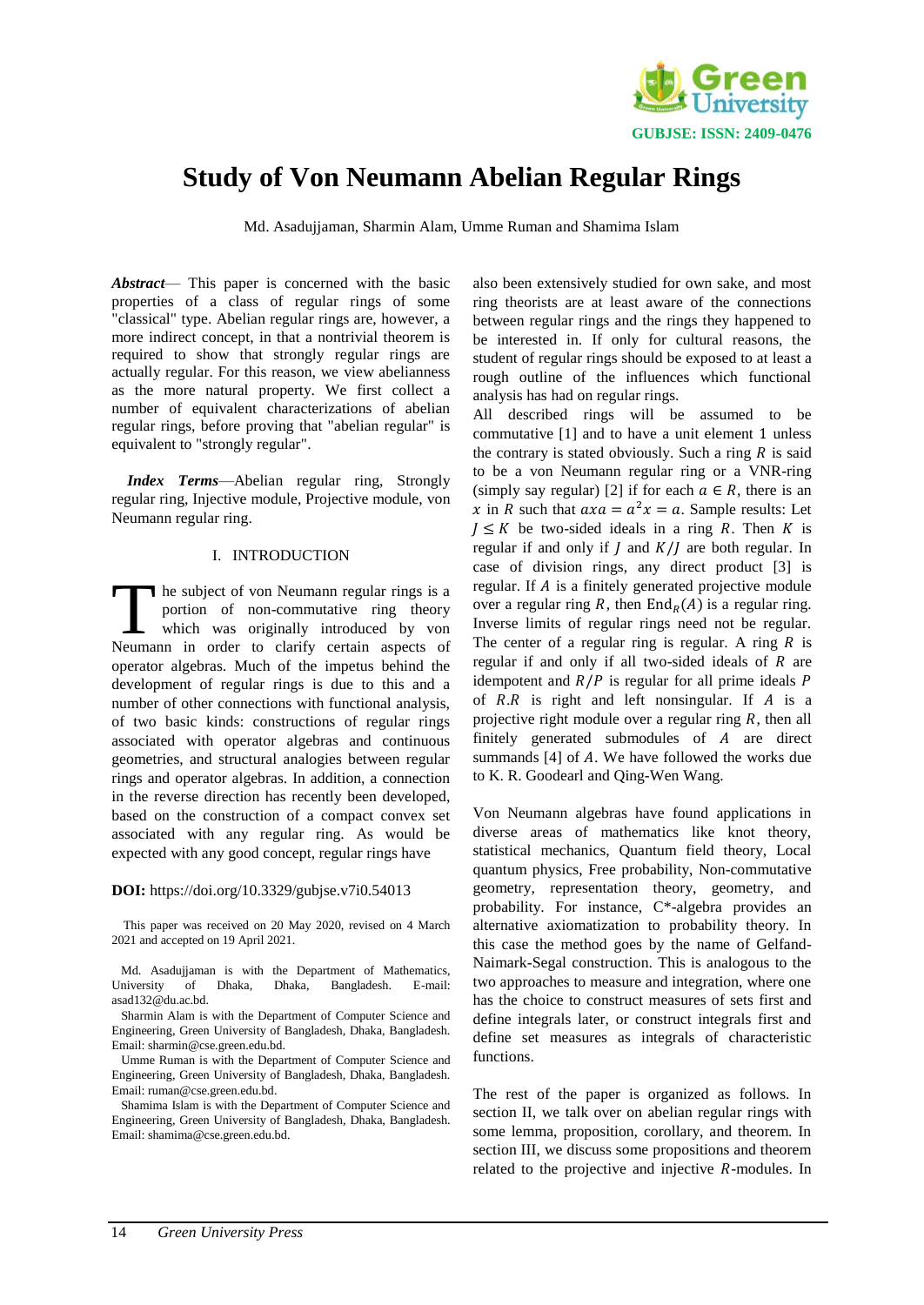section IV, we discuss strongly regular rings with their proposition and theorem. In section V, we have to do with some important results about von Neumann abelian regular rings. Finally, we draw a conclusion in section VI.

## II. ABELIAN REGULAR RINGS

A regular ring  $R$  is **abelian regular ring**  $[2]$  (simply say abelian) provided all idempotents in  $R$  are central. e.g.: (1) Since any direct product of division rings is abelian, so that any commutative regular ring is abelian. (2) Only for the dimension of  $V$  is 1, the endomorphism ring of a vector space  $V$  over a division ring is abelian.

## *A. Lemma*

If  $e$  is an idempotent in a semiprime ring  $R$ , then the conditions are equivalent:

- (i) *e* is central.
- $(iii)$  *e* commutes with every idempotent in  $R$ .
- (iii)  $eR$  is a two-sided ideal of  $R$ .
- **(iv)**  $Re$  is a two-sided ideal of  $R$ .
- $(v)$   $(1-e)Re = 0.$
- (vi)  $eR(1 e) = 0$ .

# **Proof**:

 $(i) \Rightarrow (iii)$  Is trivial.

(iii)  $\Rightarrow$  (v) Since *eR* is a left ideal,  $Re \subseteq eR$ , whence  $(1 - e)$  $Re = 0$ .

 $(v) \implies (i)$  Since  $(1 - e)Re = 0$ , we see that  $Re \subseteq$ eR, whence eR is a left ideal of R. Then  $eR(1 - e)$  is a left ideal of R such that  $\{eR(1 - e)\}^2 = 0$ , hence  $eR(1 - e) = 0$ . Given any  $r \in R$ , we thus have  $er(1 - e) = 0$  as well as  $(1 - e)re = 0$ , whence  $er = ere = re$ . Therefore *e* is central.

- $(i) \Rightarrow (iv) \Rightarrow (vi)$ By symmetry.
- $(i) \Rightarrow (ii)$  A priori.

(ii)  $\Rightarrow$  (v) Given any  $x \in (1 - e)Re$ , we see that  $e + x$  is an idempotent, hence e commutes with  $e + x$ . Then *e* commutes with x, so that  $x = xe = ex$  $0 [2]$ .

## *B. Proposition*

Let  $J$  be a two-sided ideal in a regular ring  $R$ , and let  $f_1, f_2, \dots$  be a finite or countably infinite sequence of orthogonal idempotents in  $R/J$ . Then there exist orthogonal idempotents  $e_1, e_2, \ldots \in R$  such that  $\bar{e}_n =$  $f_n$  for all *n*. Moreover, if  $f_1 + \cdots + f_k = 1$  for some k, then the  $e_n$  can be chosen so that  $e_1 + \cdots + e_k =$ 1.

# *C. Corollary*

Let  $R$  be a regular ring.

a) All one-sided ideals of  $R$  are idempotent.

- b) All two-sided ideals of  $R$  are semiprime.
- c) The Jacobson radical of  $R$  is zero.
- d)  $R$  is right and left semihereditary.
- e)  $R$  is right and left nonsingular.

## *D. Theorem*

The following conditions are equivalent for a regular ring  $R$ :

- $\mathbf{f}$ **i**  $\mathbf{R}$  is abelian.
- (ii)  $R/P$  is a division ring for all prime ideals  $P$  $\bigcap$   $R$
- $(iii)$   $R$  has no nonzero nilpotent elements.
- $(iv)$  Right (left) ideals of  $R$  are two-sided.
- (v) Every nonzero right (left) ideal of  $R$  holds a nonzero central idempotent.

#### **Proof**:

 $(i) \implies (ii)$  Since all idempotents in the prime ring  $R/P$  come from idempotents in  $R$  (by above proposition B), they are all central, hence we see that 0 and 1 are the only idempotents in  $R/P$ . As a result,  $x(R/P) = (R/P)x = R/P$  for any nonzero  $x \in R/P$ , whence  $R/P$  is a division ring.

 $(ii) \Rightarrow (iii)$ Since R is semiprime, it follows from (b) that  $R$  is isomorphic to a subdirect product of division rings, where  $R$  has no nonzero nilpotent elements.

(iii)  $\Rightarrow$  (i) If  $e \in R$  is an idempotent, then every element of  $(1 - e)Re$  is nilpotent, whence  $(1$  $e)$ Re = 0. By lemma A, e is central.

 $(i) \implies (iv)$  Each principal right ideal of R is developed by a central idempotent and so is twosided, where right ideals of  $R$  are two-sided.

- $(iv) \Rightarrow (i)$  Lemma A.
- $(i) \implies (v)$  Is clear.

 $(v) \implies (i)$  Let  $e \in R$  be an idempotent, and let *J* be the right ideal of R generated to those central idempotents of  $R$  which lie in  $eR$ . Mention that  $I$  is a two-sided ideal. In view of (e), we see that  $J \leq_e eR$ , whence  $eR/J$  is singular. Given any  $x \in R$ , we have  $xJ \leq J \leq eR$  and so  $(1 - e)xJ = 0$ . Consequently,  $(1 – e)$ xeR is a homomorphic image of eR/*J* and so is singular. Inasmuch as  $R_R$  is nonsingular by corollary C, we obtain  $(1 - e) \times eR = 0$ . Therefore  $(1 - e)Re = 0$ , hence *e* is central, by Lemma A.

#### III. PROJECTIVE AND INJECTIVE  $R$ -MODULES

An  $R$ -module  $P$  over the ring  $R$  is projective [6] if X and Y are R-modules and  $f : X \to Y$  is a surjective module homomorphism and  $g : P \to Y$  is an arbitrary module homomorphism, then there exists a module homomorphism  $h : P \to X$  such that  $f \circ h = g$ .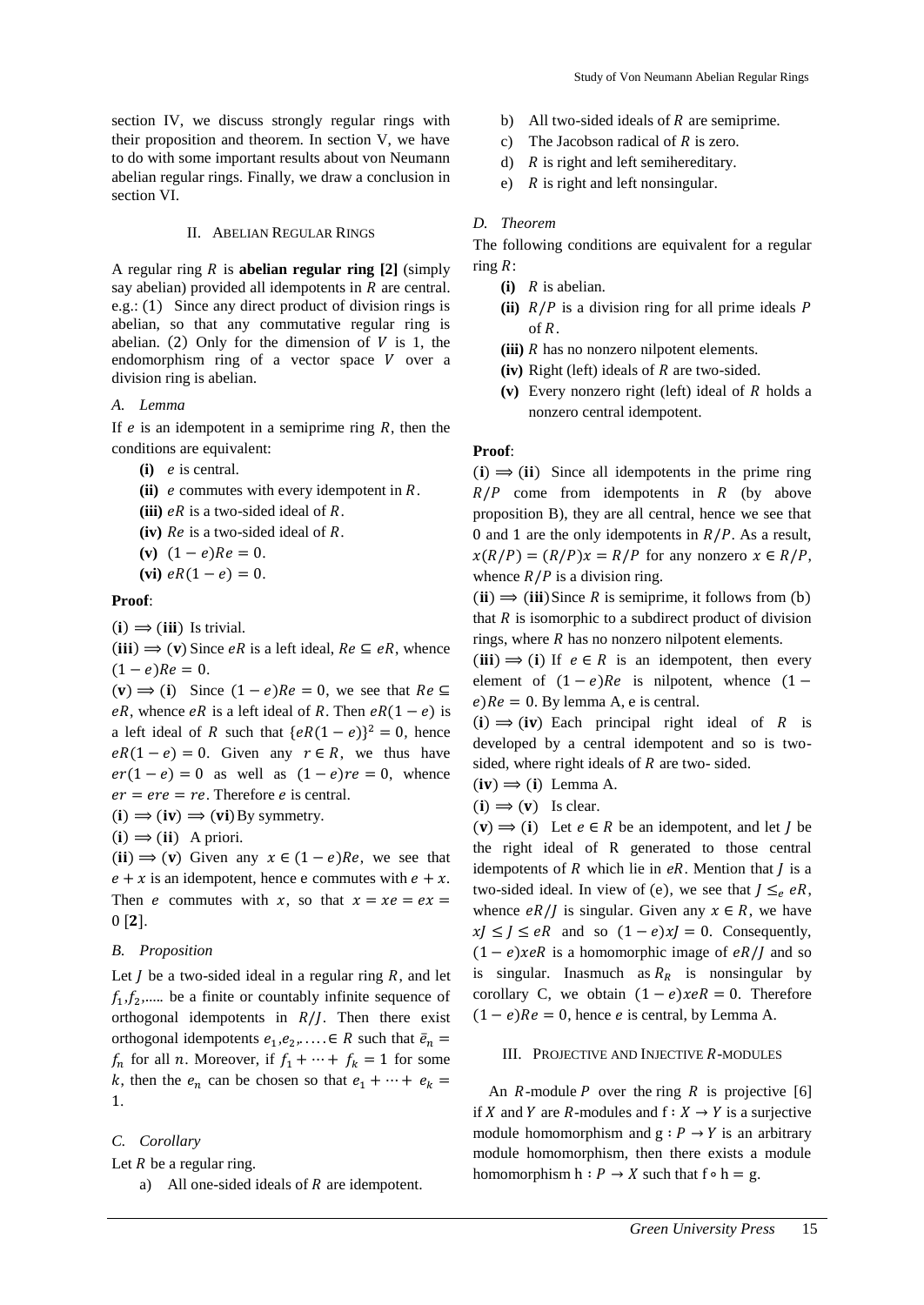An  $R$ -module  $Q$  over the ring  $R$  is injective if  $X$  and *Y* are *R*-modules and  $f : X \to Y$  is an injective module homomorphism and  $g : X \to Q$  is an arbitrary module homomorphism, then there exists a module homomorphism  $h : Y \to Q$  such that  $h \circ f = g$ .

If a ring is injective over itself as a right module, then it is called a right self-injective ring. A left selfinjective ring is defined in a symmetric way.

# *A. Proposition*

Let  $A_1, \dots, A_n$  be finitely generated projective right modules over a regular ring  $R$ . Then there exist orthogonal idempotents  $e_1, \dots, e_k \in R$  and nonnegative integers  $t_{ij}$  (for  $i = 1, \dots, n$ ;  $j = 1, \dots, k$ ) such that

$$
e_1 + \dots + e_k = 1
$$
 and  
each  $A_i \simeq t_{i1}(e_1 R) \oplus \dots \oplus t_{ik}(e_k R)$ .

**Note:** The absence of nilpotent elements in abelian regular rings suggests that an arbitrary regular ring R might consist of a two-sided ideal  $N$  generated by nilpotent elements extended by an abelian factor ring  $R/N$ . This can actually be done so that N is generated as a ring (without identity) by nilpotent elements, as follows.

## *B. Proposition*

Let  $R$  be a regular ring, and let  $N$  be the sum of all ideals of the form  $ReR(1 - e)R$ , where *e* is any idempotent in  $R$ . Then  $N$  equals the subring (without identity) of  $R$  generated by the nilpotent elements, and  $R/N$  is abelian. Also, N is contained in the subring of R generated by the idempotents.

# **Proof**:

Given any idempotent  $f \in R/N$ , proposition B shows that there exists an idempotent  $e \in R$  such that  $\bar{e} = f$ . Inasmuch as  $eR(1 - e) \subseteq N$ , we obtain  $f(R/N)(1 - e)$  $f$ ) = 0, whence f is central (by lemma A). Thus,  $R/N$  is abelian.

Let  $S$  denote the subring (without identity) of  $R$ generated by the nilpotent elements. According to theorem D,  $R/N$  has no nonzero nilpotent elements, whence  $S \subseteq N$ . Given any idempotent  $e \in R$ , every element of  $eR(1 - e)$  and  $(1 - e)Re$  is nilpotent, hence we see that

$$
eR(1-e)R = [eR(1-e)][(1-e)Re] + eR(1-e)
$$
  
\n
$$
e)R(1-e) \subseteq S,
$$
  
\nAnd, similarly,  $(1-e)ReR \subseteq S$ . Consequently,  
\n
$$
ReR(1-e)R = eReR(1-e)R + (1-e)ReR(1-e)
$$
  
\n
$$
-e)R
$$
  
\n
$$
\subseteq eR(1-e)R + (1-e)ReR \subseteq S
$$

Therefore  $N = S$ .

Finally, let  $T$  denote the subring of  $R$  generated by the idempotents. If *e* is an idempotent in *R* and  $x \in$  $eR(1 - e)$ , then  $e + x$  is an idempotent as well. Then e and  $e + x$  both lie in T, whence  $x \in T$ . Thus,  $eR(1 - e) \subseteq T$ , and, likewise,  $(1 - e)Re \subseteq T$ . Proceeding as above, we conclude that  $ReR(1−$  $e$ ) $R \subseteq T$ . Therefore  $N \subseteq T$  [2].

## *C. Proposition*

If  $A$  and  $B$  are projective right modules over a regular ring *, then the following conditions are equivalent:* 

- (a)  $Hom_R(A, B) \neq 0$ .
- **(b)**  $Hom_R(B, A) \neq 0$ .
- (c) There exist nonzero submodules  $A' \leq A$ and  $B' \leq B$  such that  $A' \simeq B'$ .

# *D. Proposition*

Let  $R$  be a ring with no nonzero nilpotent elements. Then  $R$  is regular if and only if  $R/P$  is regular for all completely prime ideals  $P$  of  $R$ .

# *E. Theorem*

If  $A$  is a finitely generated projective module over a regular ring R, then  $End_R(A)$  is a regular ring.

# *F. Theorem*

If  $\Lambda$  is a projective right module over a regular ring  $\mathbb{R}$ , then all finitely generated submodules of  $A$  are direct summands of  $A$ .

# *G. Theorem*

Let  $A$  be a finitely generated projective right module over a regular ring R, and set  $T = End_R(A)$ . Then the following conditions are equivalent:

- $(i)$  T is abelian.
- **(ii)** Isomorphic submodules of *A* are equal.
- (iii) If *B* is any submodule of *A* such that  $2B \leq$ A, then  $B = 0$ .
- (iv) If  $B$  and  $C$  are any submodules of  $A$  such that  $B \cap C = 0$ , then  $Hom_R(B, C) = 0$ .
- (v)  $L(A)$  is distributive.

#### **Proof:**

Recall from theorem E that T is regular.

 $(i) \implies (ii)$  Let Band C be isomorphic submodules of A. Given  $x \in B$ , there exists  $y \in C$  such that  $xR \simeq$  $yR$ . There exist idempotents e,  $f \in T$  such that  $eA =$  $xR$  and  $fA = yR$  (by theorem *F*). Since  $eA = fA$ , there exist elements  $s \in eTf$  and  $t \in fTe$  such that  $st = e$  and  $ts = f$ . Now, e and f are central in T, whence

$$
e = st = sft = fst = fe = tse = tes = ts = f
$$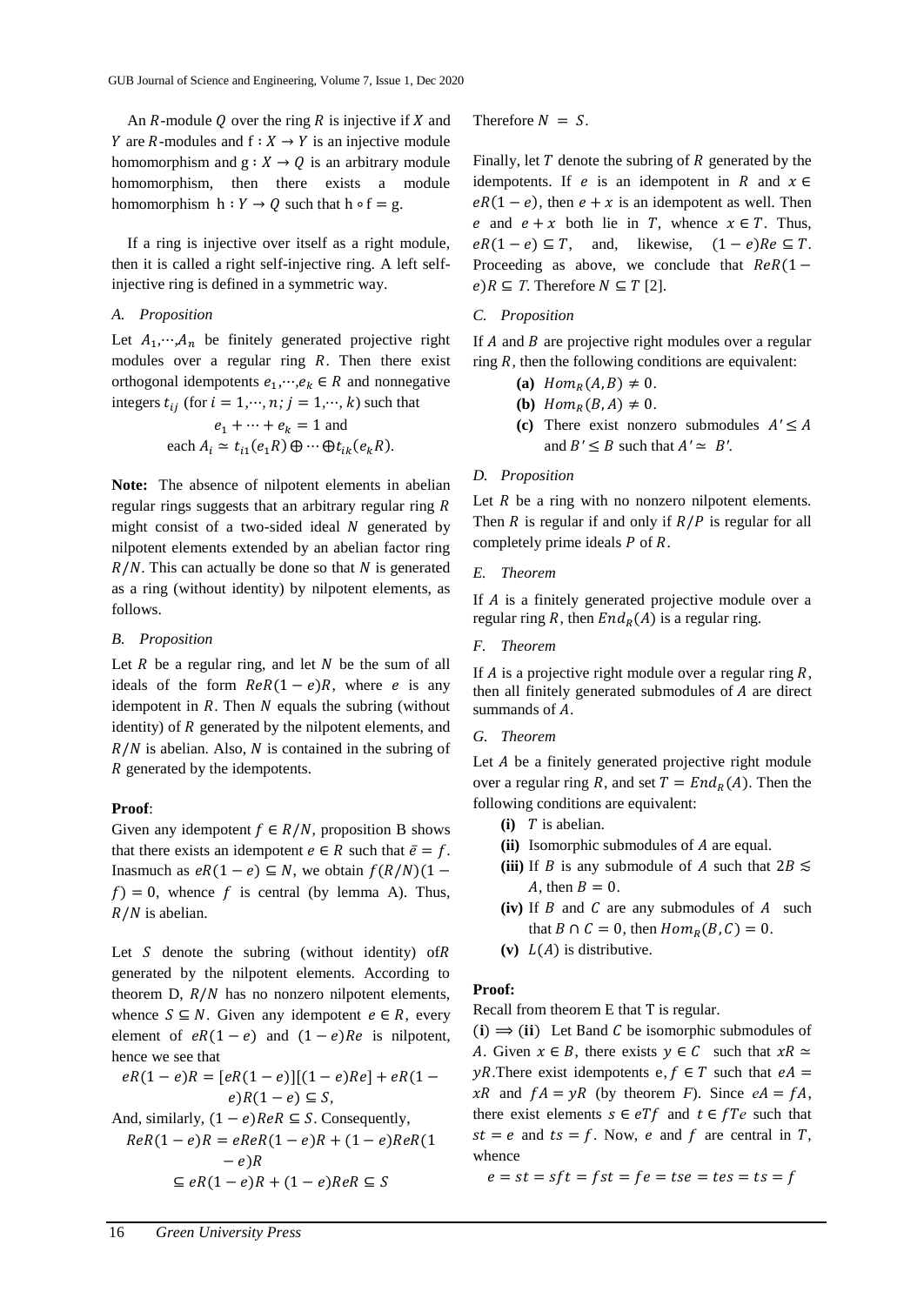And, consequently,  $xR = eA = fA = yR \le C$ . Thus,  $B \leq C$  and by symmetry  $C \leq B$ .

 $(ii) \Rightarrow (iii)$  Is clear.

(iii)  $\Rightarrow$  (iv) If  $Hom_R(B, C) \neq 0$ , by proposition *D*, then there exist nonzero sub-modules  $B' \leq B$  and  $C' \leq$ *C* such that *B'* ≃ *C'*. But then  $2B' \le B \oplus C \le A$ , which contradicts (iii).

(iv)  $\Rightarrow$  (i) For any idempotent  $e \in T$ , we have (1 –  $e)Te \simeq Hom_R(eT, (1 - e)T) = 0$  by (iii). According to lemma  $A$ ,  $e$  must be central.

 $(i) \implies (v)$  Let  $B, C, D \in L(A)$ , and choose idempotents  $b, c, d \in T$  such that  $bA = B$ ,  $cA = C$ , and  $dA = D$ . Since T is abelian, *b*, *c*, *dare central in* T. In particular,  $cd = dc$ , hence we compute that  $e =$  $c + d - cd$  is an idempotent. Clearly,  $eA \leq C + D$ . Observing that  $ec = c$  and  $ed = d$ , we see that  $eA =$  $C + D$ . Consequently,

$$
B \cap (C + D) = bA \cap eA = beA \le bcA + bdA
$$

$$
= (B \cap C) + (B \cap D)
$$

The reverse inclusion is automatic.

 $(v) \implies (i)$  For any idempotents *e*,  $f \in T$ , we have  $eA = eA \cap [fA + (1 - f)A]$ 

$$
= [eA \cap fA] + [eA \cap (1 - f)A]
$$

by (e). As a result,  $f e A = e A \cap f A \leq e A$ , whence  $fe = efe$ . Likewise,  $f(1 - e) = (1 - e)f(1 - e)$ , from which we obtain  $ef(1 - e) = 0$  and then  $ef =$  $efe = fe$ . Thus, all idempotents in T commute with each other. By lemma A, all idempotents in  $T$  are central.

#### IV. STRONGLY REGULAR RINGS

# *A. Definition*

If for each  $x \in R$  there exists  $y \in R$  such that  $x^2y =$  $x$ , then a ring  $R$  is said to be **strongly regular** [2].

#### *B. Theorem*

A ring  $R$  is strongly regular iff it is abelian regular.

## **Proof:**

Let *R* be abelian regular. Given any  $x \in R$ ,  $\exists$ ,  $y \in R$ such that  $xyx = x$ . Since  $xy$  is an idempotent and, thus, is central in R, it follows that  $x = (xy)x = x^2y$ . Conversely, let  $R$  be strongly regular. Obviously, an element  $x \in R$  can satisfy  $x^2 = 0$  only if  $x = 0$ , from which we infer that  $R$  has no nonzero nilpotent elements. In particular, it follows that  $R$  is a semiprime ring.

We consider  $P$  as a prime ideal of  $R$ , and mention that  $R/P$  is strongly regular. If  $x, y \in R/P$  are nonzero, then  $\gamma rx \neq 0$  for some  $r \in R/P$  and so  $(\gamma rx)^2 \neq 0$ , whence  $xy \neq 0$ . Thus,  $R/P$  is a domain. Given any nonzero  $s \in R/P$ , we have  $s^2 t = s$  for some  $t \in R/P$ and so  $s(st-1) = 0$ , whence  $st = 1$ . Thus,  $R/P$  is actually a division ring.

At this point, we could use proposition *D* to conclude that  $R$  is regular. However, regularity is easy enough in this case to prove directly, as follows.

Now, let  $x \in R$ , and choose an element  $y \in R$  such that  $x^2y = x$ . Given any prime ideal P of R, we have  $\bar{x}^2 \bar{y} = \bar{x}$  in the division ring  $R/P$ , from which we infer that  $\overline{xyx} = \overline{x}$ , so that  $xyx - x \in P$ . Then  $xyx - y = 0$ .  $x$  belongs to the intersection of all prime ideals of  $R$ , which is zero because R is semiprime. Thus,  $xyx = x$ . Therefore  $R$  is regular. Since there are no nonzero nilpotent elements in  $R$ , theorem  $D$  says that  $R$  is abelian.

**Note:** In general, inverse limits of regular rings need not be regular. However, inverse limits of abelian regular rings are regular, as the following proposition shows.

# *C. Proposition*

Every inverse limit of abelian regular rings is an abelian regular ring.

## **Proof:**

We first claim that any abelian regular ring  *must* satisfy the following property: (\*) For each  $x \in R$ , there is a unique  $y \in R$  such that

$$
xyx = x
$$
 and  $yxy = y$ 

First, there is some  $z \in R$  such that  $xzx = x$ . Setting  $y = zxz$ , we check that  $xyx = x$  and  $yxy = y$ . Then  $xy$  and  $yx$  are idempotents in  $R$  and so are central, whence

$$
xy = x(yx)y = (xy)(yx) = y(xy)x = yx
$$

Now, consider any  $w \in R$  such that  $xwx = x$  and  $wxw = w$ . As above,  $xw = wx$  is central, hence

$$
xw = (xy)(xw) = (xw)(xy) = xy
$$
  
And, consequently,  

$$
w = w(xw) = w(xy) = w(yx) = y(xw) = y(xy)
$$

$$
= v
$$

Thus,  $y$  is unique, proving  $(*)$ .

It is clear that (∗) is preserved by inverse limits. Thus, if  $R$  is an inverse limit of abelian regular rings  $R_i$ , we see that *R* is regular. Inasmuch as R embeds in  $\prod R_i$ , we conclude that all idempotents in  $R$  are central [2].

**Note:** The endomorphism ring of an ideal in a regular ring need not be regular. However, this does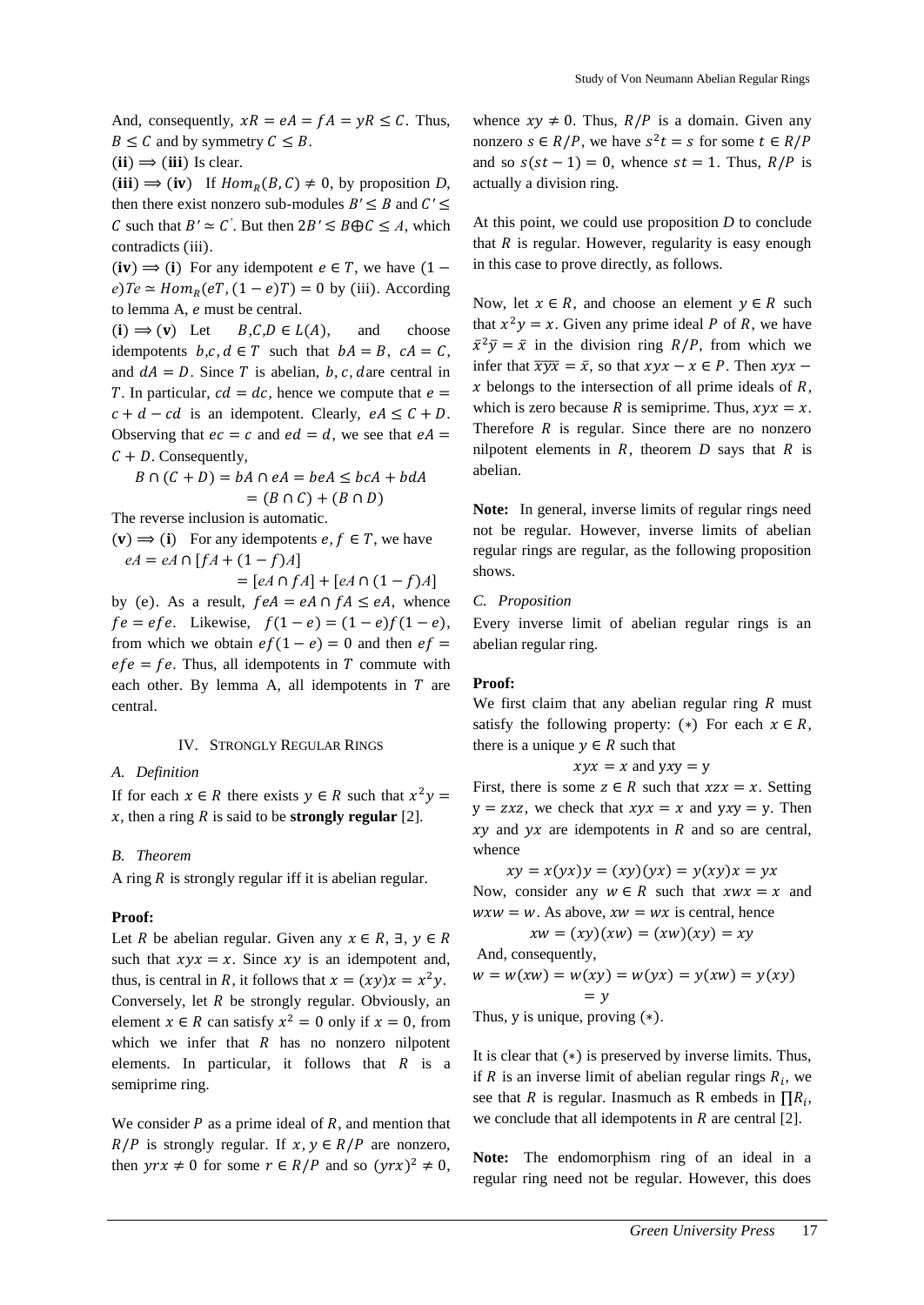hold in abelian regular rings, as follows. In this theorem, we let  $End_R(J_R)$  act on the left of  $J$  (as usual), but we consider  $End_R$ ( $R$ ) to be acting on the right of *, in order to avoid opposite rings.* 

#### *D. Theorem*

If  *is an ideal in an abelian regular ring*  $*R*$ *, then*  $End_R(J_R)$  is an abelian regular ring, and  $End_R(J_R) \simeq$  $End_R(R)$ .

# **Proof:**

The set  $X = \{xR : x \in I\}$  is a family of right ideals of R whose union is *J*. Since R is abelian, each  $xR \in X$  is generated by a central idempotent, and so is a fully invariant submodule of any right ideal which contains it. Thus, we obtain restriction maps

$$
End_R((yR)_R) \longrightarrow End_R((xR)_R)
$$

Whenever  $xR \leq yR$  in X, and we infer that the inverse limit of this system of endomorphism rings and restriction maps is isomorphic to  $End_R(J_R)$ .

Given any  $xR \in X$ , we have  $xR = eR$  for some central idempotent  $e \in R$ , whence  $xR$  is an abelian regular subring (with unit e) of R, and, as a ring,  $xR$  is naturally isomorphic (via left multiplication) to  $End_R((xR)_R)$ . Consequently, we infer that  $\lim_{\leftarrow} X \simeq$  $End_R(J_R)$  as rings. Since each  $xR$  is an abelian regular ring, proposition *C* now says that  $End_R(J_R)$  is an abelian regular ring.

Proceeding as above, we see that  $X = \{Rx : x \in I\},\$ that each  $Rx \in X$  is an abelian regular ring which is naturally isomorphic (via right multiplication) to  $End_R(\kappa(Rx))$ , and that  $\stackrel{lim}{\leftarrow} X \simeq End_R(\kappa I)$  as rings. Therefore,  $End_R(J_R) \simeq End_R(\kappa J)$ .

## *E. Theorem*

Let  $R$  be an abelian regular ring, and let  $Q$  be the maximal right quotient ring of  $R$ . Then  $Q$  is abelian, and  $Q$  is also the maximal left quotient ring of  $R$ .

#### **Proof:**

We claim that any idempotent  $e \in R$  is central in  $Q$ . Given  $x \in Q$ , we have  $x \leq R$  for some  $J \leq_e R_R$ . For all  $r \in J$ , note that *e* commutes with xr as well as r, whence  $exr = xre = xer$ . Thus  $(ex - xe)J = 0$  and so  $ex = xe$ , proving the claim.

Now, if K is any nonzero right ideal of  $Q$ , then  $K \cap$  $R \neq 0$  and so  $K \cap R$  contains a nonzero idempotent,

which must be central in  $\hat{Q}$  by the claim above. Thus, every nonzero right ideal of  $Q$  contains a nonzero central idempotent, whence theorem  $D$  shows that  $Q$ is abelian.

Given any nonzero element  $x \in Q$ , there exists  $r \in R$ such that  $xr \neq 0$  and  $xr \in R$ . Now,  $rR = eR$  for some idempotent  $e \in R$ , and  $e$  is central in  $Q$ .

Then  $exR = xeR = xrR$  whence  $ex \neq 0$  and  $ex \in R$ . Thus,  $_R R \leq_{\rho} RQ$ , so that Q is a left quotient ring of R. As a result,  $Q$  is a subring of the maximal left quotient ring  $P$  of  $R$ . By symmetry,  $P$  is a right quotient ring of  $R$ , hence we conclude from the maximality of  $Q$  that  $Q = P$ .

# V. SOME IMPORTANT RESULTS

- *A.* Let  $R$  be an abelian regular ring. Then  $R$  is right self-infective if and only if  $R$  is left self-injective.
- *B.* Let *A* and *B* be finitely generated projective right modules over an abelian regular ring *.* (i)  $A \leq B$  if and only if  $dim_{R/P}(A/AP) \leq dim_{R/P}(B/BP)$  for all  $P \in Spec(R)$ . (ii)  $A \simeq B$  if and only if  $dim_{R/P}(A/AP) = dim_{R/P}(B/BP)$  for all  $P \in Spec(R)$ .
- *C.* Let *A,B, C* be finitely generated projective right modules over an abelian regular ring  $R$ , and let  $n$ be a positive integer.
	- (a) If  $A \oplus B \leq A \oplus C$ , then  $B \leq C$ .
	- (b) If  $A \oplus B \simeq A \oplus C$ , then  $B \simeq C$ .
	- (c) If  $nA \le nB$ , then  $A \le B$ .
	- (d) If  $nA \simeq nB$ , then  $A \simeq B$ .
- *D.* For any ring  $R$ , the topology on the prime spectrum  $Spec(R)$  is given by specifying that the closed sets are exactly those of the form  $\{P \in$  $Spec(R): X \subseteq P$ , for any  $X \subseteq R$ . If R is semiprime, then the clopen subsets of  $Spec(R)$ are exactly those of the form  $\{P \in Spec(R) : e \notin \mathbb{C}\}$  $P$ , for any central idempotent  $e \in R$  [2].
- *E.* If *R* is an abelian regular ring, then  $Spec(R)$  is a compact, Hausdorff, totally disconnected space.
- *F.* Let  $R$  be an abelian regular ring. If  $A$  is any finitely generated projective right  $R$ -module, then the rule  $f(P) = dim_{R/P}(A/AP)$  defines a continuous map  $f : Spec(R) \rightarrow \{0, 1, 2, \ldots\}.$ Conversely, any continuous map of  $Spec(R)$  into {0*,* 1*,*2*,*. . .} arises in this manner.
- *G.* If *A* and *B* are finitely generated projective right modules over an abelian regular ring  $R$ , then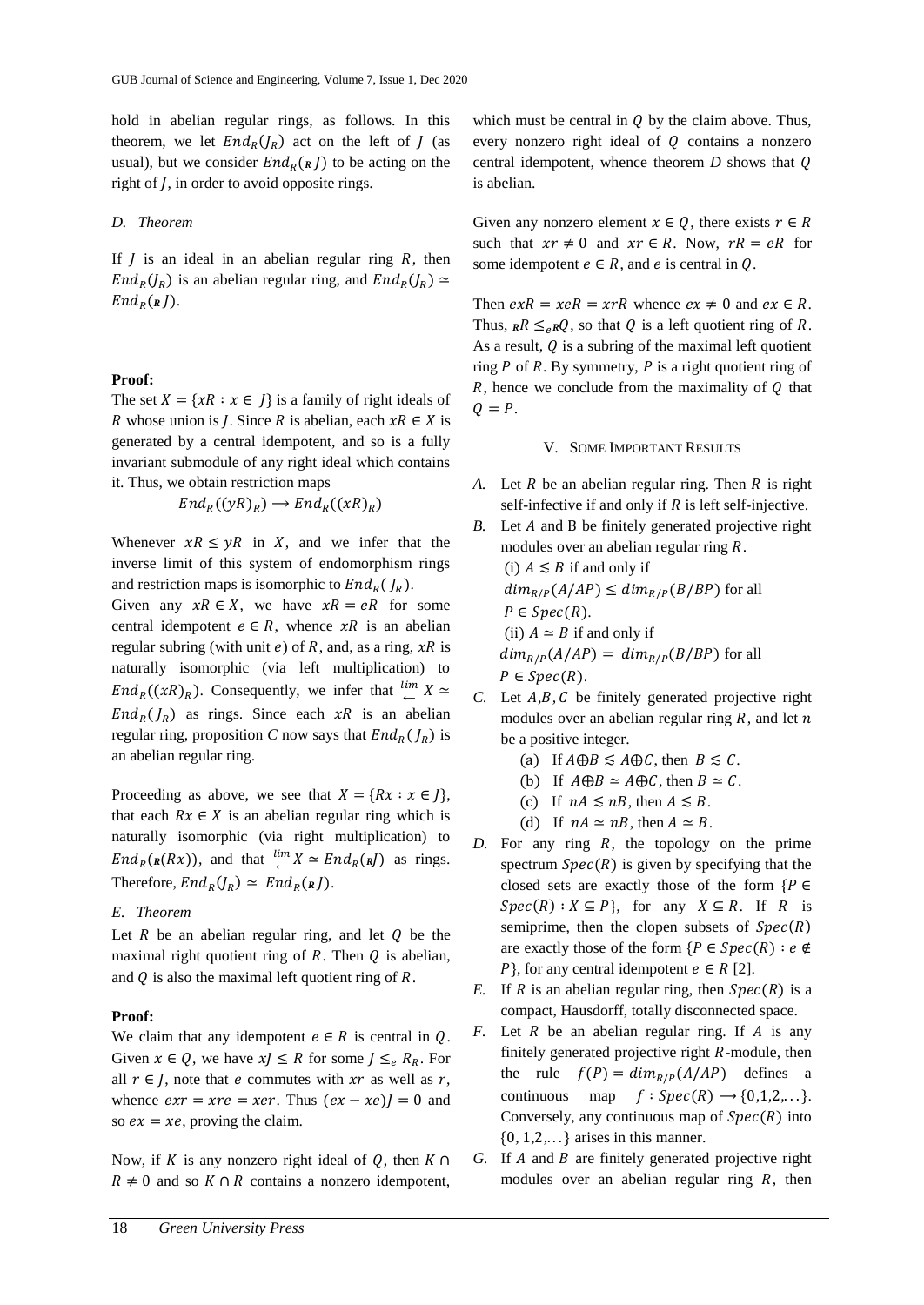there exists a central idempotent  $e \in R$  such that  $Ae \leq Be$  and  $B(1-e) \leq A(1-e)$ .

- *H.* Let  $R \subseteq S$  be regular rings such that R contains all the idempotents of  $S$ .
	- (i) *S* has a two-sided ideal *N* such that  $N \subseteq R$ and the rings  $R/N$  and  $S/N$  are abelian.
	- (ii) The rule  $\varphi$   $(I) = IS$  defines a lattice isomorphism [9]  $\varphi : L(R_R) \longrightarrow L(S_S)$ . For all  $K \in L(S_S)$ , we have  $\varphi^{-1}(K) = K \cap R$ .
	- (iii) The rule  $\psi(I) = I \cap R$  defines a lattice isomorphism  $\varphi: L_2(S) \to L_2(R)$ . For all  $K \in L_2(R)$ , we have  $\psi^{-1}(K) = KS = SK$ .

# VI. CONCLUSION

In this paper, we study the von Neumann abelian regular elements of  $R$ . The main emphasis is on developing sufficient conditions for rings to be abelian regular. We also study the right and left abelian regular elements, projective module, injective module, self-injective module of  $R$ . We also check that strongly regular rings are actually regular. For this reason, we view abelianness as the more natural property. Finally, we investigate many important results on von Neumann abelian regular elements of R induced by the above elements. We also investigate that many of the properties of abelian regular rings are direct consequences of the corresponding properties for regular rings and self-injective rings.

## ACKNOWLEDGEMENT

This work was supported in part by the Center for Research, Innovation, and Transformation (CRIT) of Green University of Bangladesh (GUB).

## **REFERENCES**

- [1] Carl Clifton Faith, Algebra: Rings, Modules and Categories I, Spinger-Verlay, Berlin, Heidelderg, New York, 1981.
- [2] K. R. Goodearl, von Neumann Regular Rings, Monographs and Studies in Mathematics Vol. 4, Pitman Publishing Ltd, London, 1979.
- [3] H. M. Neal, The Theory of Rings, The Macmillan Company, New York Collur, Macmillan Limited, London, 1964.
- [4] J. Nathan, The Theory of Rings, American Mathematical Society, New York City, 1943.
- [5] D. E. Rutherford, Introduction to Lattice Theory, Oliver & Body Ltd, Edinburgh and London, 1964.
- [6] John B. Fraleigh, A First Course in Abstract Algebra, Second Addition, Addison-Wesley Publication Company, 1976.
- [7] K. Friedrich and M. Adolf, Rings, Modules and the Total, Birkha ̈user Verlag, Switzerland, Printed in Germany, 2004.
- [8] Robert C. James, Mathematic Dictionary, Fifth Edition, Chapman and Hall, New York, 1992.
- [9] L. A. Skornjakov, Elements of Lattice Theory, Translated and Edited from the Russian by V. Kumar, Hindustan Publishing Corporation, Adam Hilger Ltd, Bristol, Delhi, India, 1977.
- [10] M. V. Carriegos, J. A. Hermida-Alonso, A. Sáez-Schwedt, T. Sánchez-Giralda, Rosenbrock's theorem for systems over von Neumann regular rings, Linear Algebra and its Applications, Elsevier Inc., 482, 2015.
- [11] Noemí De Castro-Garcíab, Miguel V. Carriegosa, Ángel Luis Muñoz Castañeda, A characterization of von Neumann rings in terms of linear systems, Linear Algebra and its Applications, Elsevier Inc., 496, 2016.



**Md. Asadujjaman** was born in Dhaka, Bangladesh, in 1987. He obtained his B.S. (Hons.) in Mathematics and M.S. in Pure Mathematics from Department of Mathematics, University of Dhaka, Dhaka 1000,

Bangladesh in 2009 and 2010 respectively. He served as a Lecturer in the Mathematics Department, University of Dhaka from December 2013 to June 2017. Currently he is working as an Assistant Professor in the Department of Mathematics, University of Dhaka from June 2017 to present. He is a life member of Bangladesh Mathematical Society and Dhaka University Mathematics Alumni Association (DUMAA) of Dhaka University. His research interest includes Linear Algebra, Ring and Group Theory, Complex Analysis, Number Theory, Operations Research and Optimization, Dynamical System.